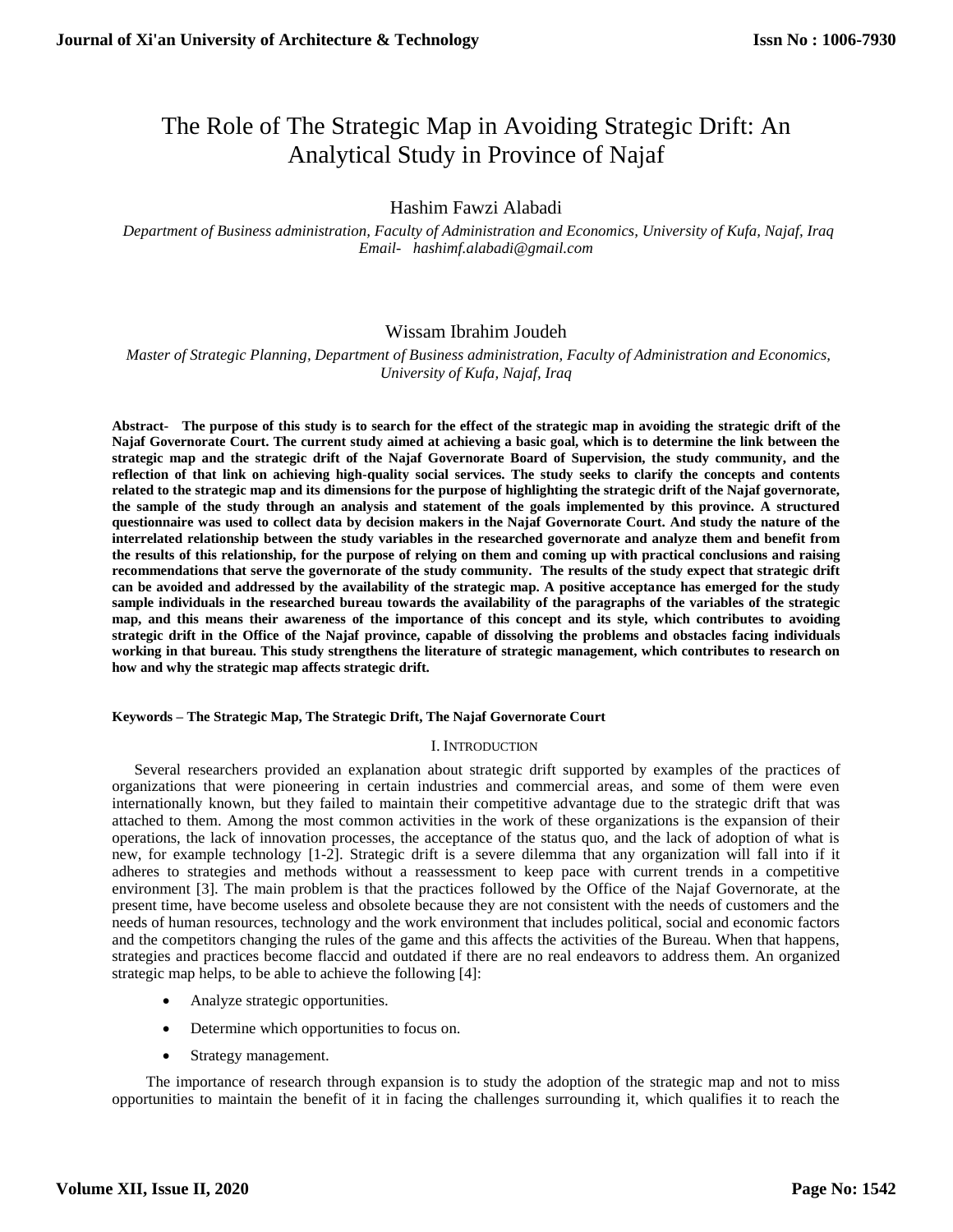achievement of its social goals. The mapping of the process represents a major expansion of the Balanced Scorecard entry, and is designed to demonstrate the relationship between the scorecard and the organization's strategy. Figure 1 illustrates the hierarchical model presented by Kaplan & Norton, and the model assumes that some metrics contribute to each other and combine together with a common value (maximizing the sustainable value of owners). Kaplan & Norton, (2004) [5] emphasizes that the strategic map is of great importance, and this importance is shown by the following:

- It helps the organization to reveal targets of a general nature understood by all the organization will also assist in identifying and drawing goals and setting appropriate measures for them.
- Used as a tool to effectively link the vectors and drivers of the strategy.
- Enables the organization to generate value and maximize the sustainable value of owners, in various ways, including focusing on the intangible elements of the organization represented by (human capital, information capital, and organizational capital), or focusing on the customer through (customer choice, customer acquisition , Retaining customers, and increasing the number of customers), and the sequential relationship across the four perspectives is illustrated in figures.

In light of this, the study problem was determined by raising the following questions:

- 1) What is the perception of the study sample in the society searching for the concepts of the strategic map and strategic drift?
- 2) Does the office of Najaf Governorate, the researched person, have a clear idea of avoiding strategic drift through the strategic map?
- 3) What are the dimensions of the strategic map that helps the researched province distinguish in the decision and implementation of the right things and the right methods?
- 4) What are the mechanisms to avoid strategic drift in the researched governorate?

#### II. LITERATURE REVIEW

#### *2.1 Strategy Map*

In 1992, Kaplan & Norton presented their first thought in BSC as a tool to measure organizational performance. They pointed out the financial metrics as not the only performance metrics available to determine the organization's level of efficiency. In order to ensure the sustainability of the good performance of the organization, it is assumed that other perspectives such as (the customer, internal processes, learning and growth) should be identified and measured. Their first book (1996) included adding a new system for performance management strategically, and the system consists of three aspects (planning, implementation, and control) [6]. Kaplan & Norton [7] returned in (2000), to submit an article in (HBR) entitled: (Are you facing problems with your strategy? Then map it Having Trouble with Your Strategy? Then Map It.) HBR, Sept-Oct, (2000). Commonwealth University immediately mapped its strategy, and Gene Melander & Bill Curley took a serious part in discussing the concept of the map, and they also invited everyone with an interest in this tool (Center for Quality and Planning, 2001). In other words (Kaplan & Norton) presented in their second book, the basic concept (of strategic maps). This concept (Strategy Maps) came after clarifying that the managers who use the balanced scorecard intuitively withdrew the concept of cause and effect relationship between the strategic goals. The strategic map is defined as (communication means used to indicate the amount of value to be added to the organization, and shows the logical communication step-by-step between strategic goals and the form of the cause-and-effect chain) [7]. In another definition, the strategic map was referred to as (a method used by many organizations such as (Penn State) to plan well by linking planning and activities, responsibilities, and administrative systems of operational units) [8-9-10]. Wibowo, (2006) [6] sees (the strategic map helps the organization to organize the relationship of the strategic direction of the organization with the implementation of the strategy), in other words, it helps executives better manage the strategy, and it visually shows the place of managers, so that everyone can see them now and how they contribute In the performance of the organization. It is clear from the foregoing:

- The strategic map was established in light of converting the card from a performance measurement tool into a strategic management system as a means of good planning.
- Organizes the relationship between the strategic direction of the organization and the implementation of the strategy through logical communication steps between the strategic goals, focusing on cause-and-effect relationships.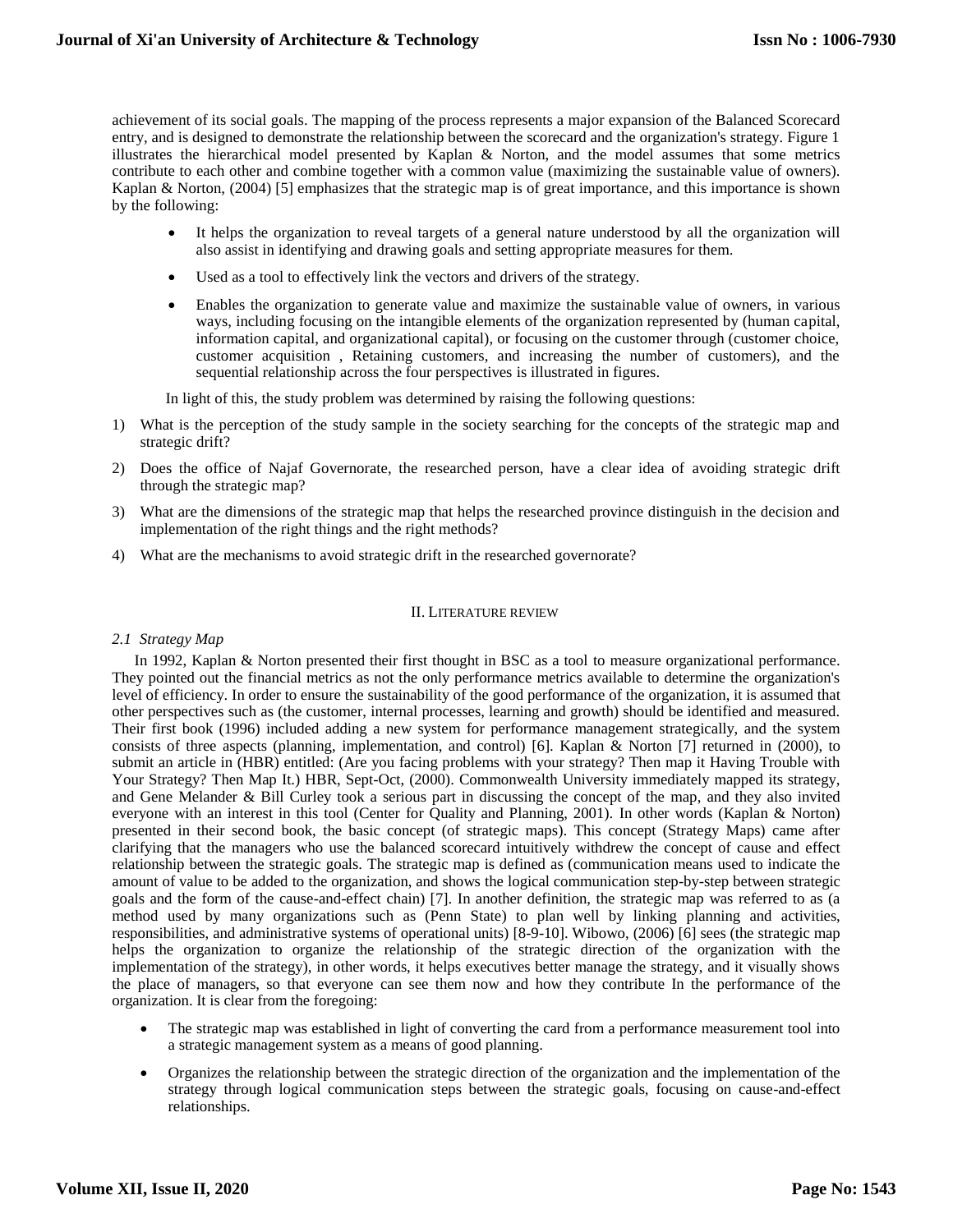It helps explain how much value will be added to the organization.

## *2.2. Building a strategic map*

Building a strategic map for balanced scorecard perspectives helps in determining how strategic goals interact with each other to obtain the best results, and before starting to develop visualizations for building a strategic map, note the basic principles of the following map [11]:

- 1) The strategy strikes a balance between opposing (opposing) forces within its field of action.
- 2) The strategy adopts differentiation of the customer's default value.
- 3) Value is created through internal business processes.
- 4) The strategy includes simultaneous propositions and complement each other.
- 5) Strategic harmony determines the value of intangible assets.

 In light of the aforementioned, the mechanism of mapping is clear through the following: (The balanced scorecard is based on a set of outcome measures and the reasons for the performance of those outcomes, which in turn is a series of cause and effect relationships that permeate the four perspectives of the card (Kaplan Norton, 1996), so the return on Return On Capital Employed is considered one of the measures of the financial performance perspective, and the reason for this measure is the repeat sales as a result of the degree of customer loyalty, and the degree of customer loyalty enters into the customer's perspective, and it has a strong impact on the return on the used capital, and there Many factors lead to an increase in customer loyalty over them For example, On-Tim Delivery, which is the result of reducing operating time and increasing the quality of internal operations, and entering these two measures under the perspective of internal operations, operating time is reduced and improving the quality of internal operations through training workers and increasing their skills, and this represents the goal of the learning perspective and growth. Based on the foregoing, and what was presented in (Business analysis toolkit, 2010), the steps to build the strategic map were summarized as follows:

- It should be borne in mind that the goal of the strategic map is to set a framework for future goals and develop priorities.
- Design a strategic map.
- Set goal chains.
- Develop methods to achieve goals.
- Evaluation of the results.
- Building a business plan that includes (financial goals, improving customer satisfaction, maximizing internal processes, training and personal learning).

 The map details the relationships between the four perspectives on the card based on a set of goals, features, and activities shown in Figure 1.



Figure 1. Strategy map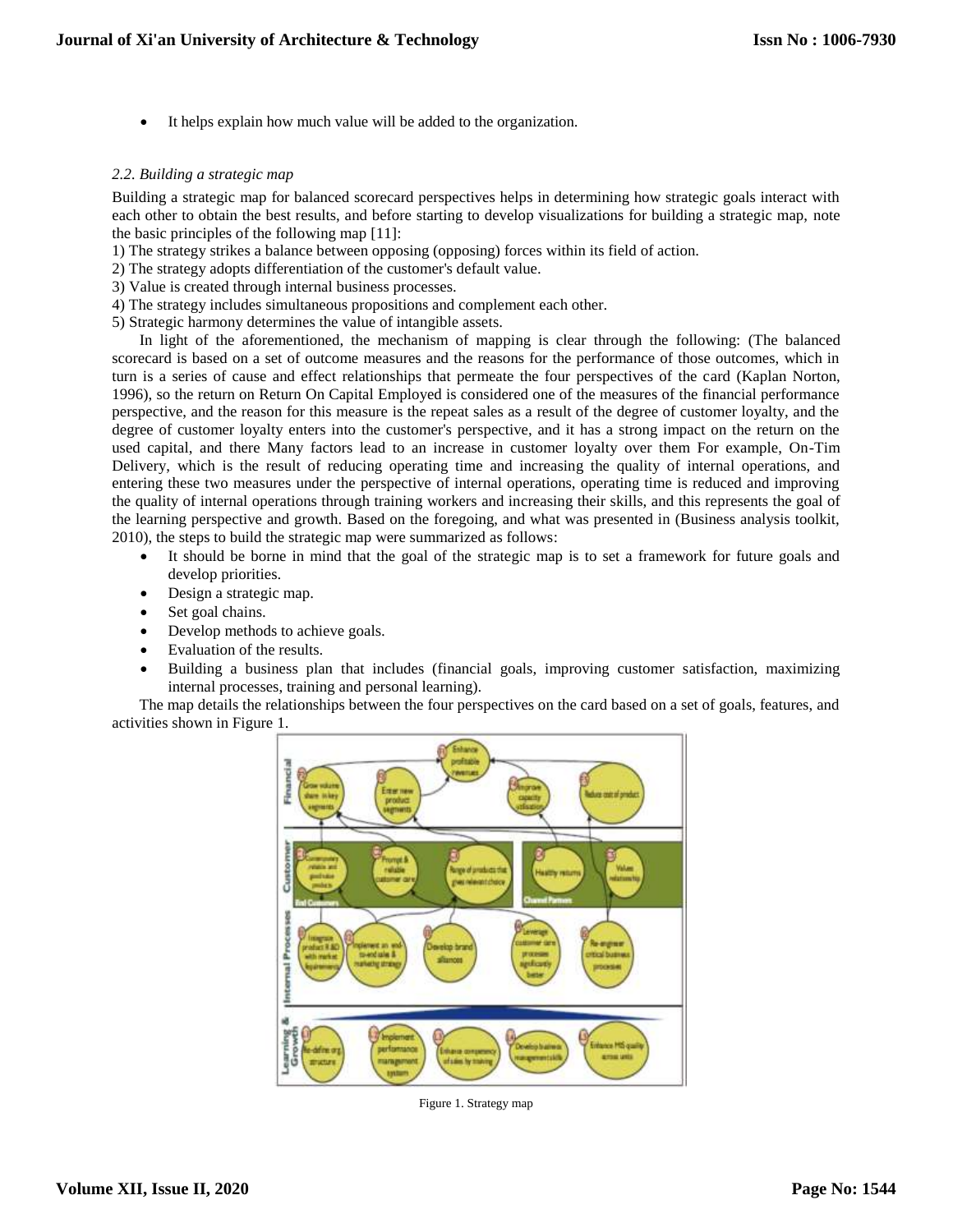The new article that was published by Kaplan & Norton (2000) [7] in (HBR) in the opinion of (Paul Harmon, 2009) (in which he wore Dubious) they suggested what is called (balanced scorecard strategy maps), in fact, they presented a hierarchical model. It is assumed that there are some measures that contribute together to create value for the owners of shares or shares (the owners). Paul Harmon (2009) criticism of the card implied that it (in which Dubious clothing was worn), and they proposed what is called "Balanced Scorecard Strategy Maps", which, in fact, do not go beyond a hierarchical model that assumes that there are some measures that contribute to each other to create value for shareholders or shares.

## *2.3. Strategic Map and other Dimensions*

The strategic map and the customer value:

#### **1) Strategy Map & Customer Value**

 Kaplan & Norton (2001) [7] emphasized that the essence of business strategy is (the default value delivered to the customer), see Figure (2). The figure shows a unique mix of (product, price, service, relationships and development) that is provided to customers, because the clearly defined default value provides the ultimate goal that the internal operations strategy and infrastructure focuses on the cause-and-effect relationship. The assumed value was represented in the customer's perspective from the balanced scorecard, and it was found to fit appropriately with the theory [12] (which explains how companies can lead the market), and is defined in three modes (Wibowo, 2006) [6]:

- Product leadership: pushing products into an unknown world, untested, or highly attractive.
- Customer intimacy: building connections with its customers, and it knows the people it sells to and the products and services it needs.
- Operational excellence: delivering a combination of quality, price and ease of purchase that no one can match.



Figure 2. Strategy Maps Template

Source: Wibowo, Arrianto Mukti, (2006)

2- The strategic map and performance guidelines:

#### **2) Strategy Map and Performance Indicators**

 The measures or indicators that the company must use to measure performance in the first stages or during the first periods of implementing the strategy help the company to reach another stage that is close to achieving the strategic goal. When using the Balanced Scorecard in conjunction with the architectural development of the process, a methodology called (BPM) which is an abbreviation of (Business Process Management) is sometimes used as "business process management" and sometimes it is translated as "business facility" which becomes (business enterprise operations management), which defines The balanced scorecard considering both (the job dimension and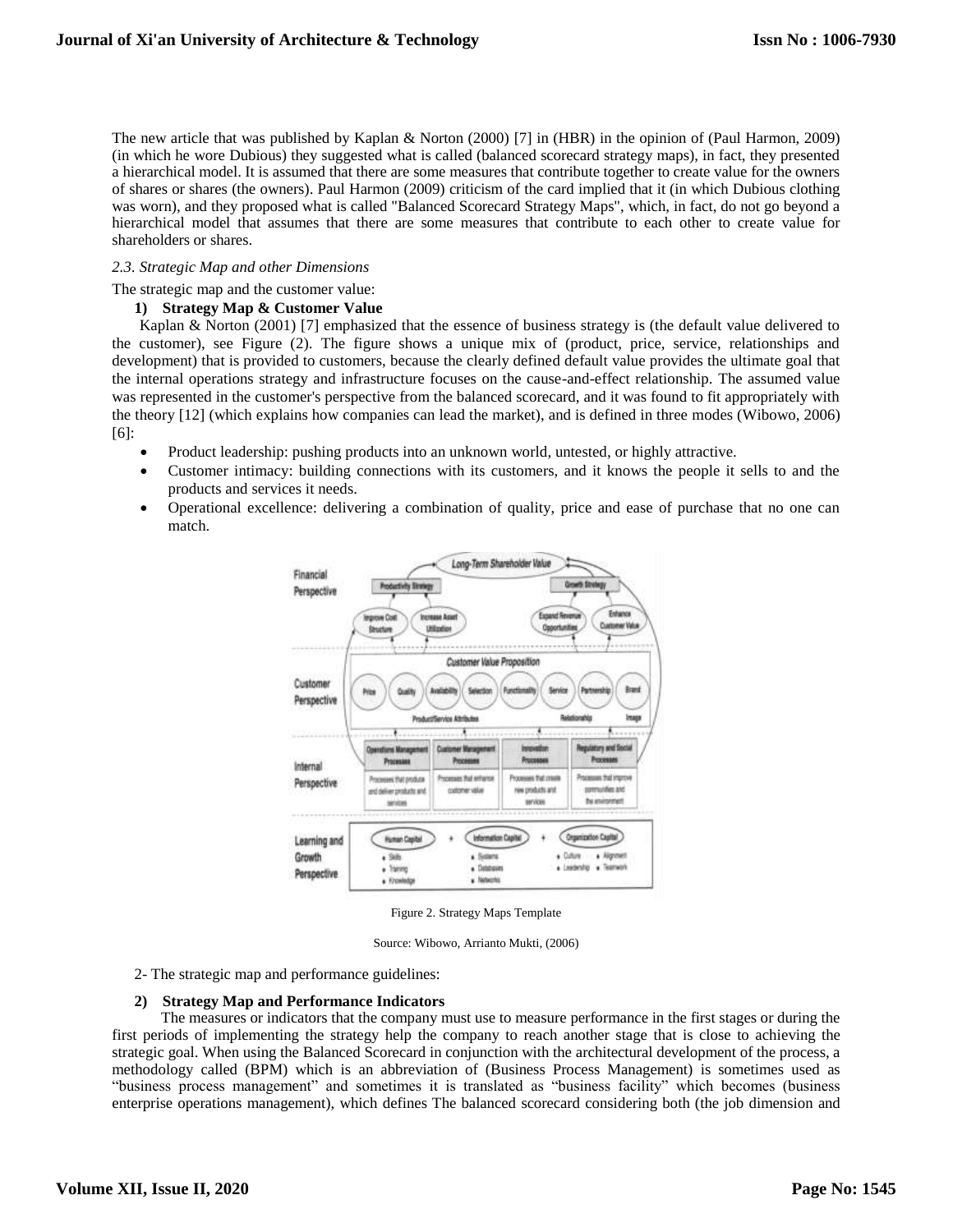after the process), in other words the start is made with the organization's scorecard, then a question arises (whether KPIs (Key Performance Indicators), are the things that bind the manager Job responsible for achievement), then outlines the measures that we will use when we meet Yum Performance Manager value chain or process, and therefore (the more specific processes have been identified, it means determines the performance of the process is limited to the content card), ensuring consistency of standards when determining the appropriate manager is expected that the accomplishment.

## *2.4. The concept of Strategic Drift*

Johnson (1988) [12] explained for the first time the concept of strategic drift in more detail and as follows: the disparity between changes in the organization's strategy and changes in the external environment, and his research was launched through the concept of logical instrumentalism of management philosophy that states that strategies do not arise Based on a one-time decision, it exists through small decisions that are evaluated periodically. These small decisions are not made randomly but logically through experiments and learning. (Johnson) has emphasized that managers build their opinions through external stimuli, as well as through their awareness of the work environment on the basis of homogeneous ideas and on sound foundations, and managers tend to prepare the strategy for organizations in the form of instinctively following introductory (initial) visions that they have. This strategic approach to progress may move away from changes in the work environment that leads to a state of strategic drift in the organization [13-14]. In this respect, the organization does not maintain its strategic position, which in turn reflects negatively and leads to an organizational crisis and usually leads to a transformation (change) in the organization or a declaration of bankruptcy [15]. Gerry Johnson did not provide an explanation of the consequences that companies facing strategic drift may face, nor did he describe the factors that could lead to a similar situation; in addition, he tends to address explaining strategic drift as an internal option (following the option of progressive development as a strategy) and not an external option (Unexpected changes in the work environment) But those opinions were modified a few years later by him personally, as he redefined the strategic drift as a `` gradual failure affecting the strategies developed by a company to deal with its competitive position '', and Jerry Johnson gave a role Extreme of changes in the work environment [16]. In addition, it was recognized that the organizations 'inability to recognize and address these "strong forces at work" inevitably leads to a decrease in the level of performance. According to him, two of the main factors that illustrate cases of strategic drift can be found: the first factor is the increasingly complex and dynamic external environment and the second factor: the leaders 'failure to acknowledge that changes to business strategies no longer can cope with changes in the work environment [17]. Later Handy (1989) [18], who is one of the founders of the College of Business Administration in London and a pioneer researcher in the field of organizational behavior, later indicated his opinion about two types of organizational changes and strategic drift was the first change among the types of organizational changes, and he called transformational change. change) on the second type of organizational change and describing it as a radical and sudden change that usually occurs due to the interruption and in general this type of change occurs due to the lack of communication with the work environment.

 Based on the above discussion, it can be pointed out the fact that strategic drift takes place when the organization does not change its target orientation and strategy despite the changes taking place in the surrounding work environment, and the reasons for not having these changes due to organizational culture and reliance on previous experiences, and produced An organizational crisis and then a strategic crisis Over time, the concept of strategic drift continues to clarify itself more and more, by dividing factors into two internal and external divisions, Gilligan and Wilson (2009) [19] has demonstrated the potential factors that lead to strategic drift. Outside, it is represented by changes in the market structure, the competitive environment, consumer expectations, and changes that occur in technology. As for the internal factors that lead to erosion, they are the following: bad investments, mismanagement, control of expenditures, and bad administrative philosophy. These are the main reasons that relate to organizational crises and all of them are the product for bad management. Complementing the view of Johnson et al. (2005) On strategic drift, [19] presented the idea of obsolete strategy. If the organization does not succeed in predicting early changes to the external work environment and later changing its course towards development, even the most successful strategies will inevitably lose their value and lead to failure, and these assertions prove the hypothesis of the strategic crisis in the organization. Gajere, (2018) [16] has defined strategic drift as a severe dilemma for any organization to fall into if it sticks to strategies and methods without reassessing to keep up with current trends in the competitive environment. As he defined it Hensmans et al., (2012) [20] is the situation that arises when an organization develops its strategy quickly and in a way that does not keep pace with the changing work environment. "As a result, this situation may lead to the failure of the organization's strategies to address the strategic situation, history, and organizational culture that impede Organizational change, while Bonnici, (2015) [21] represented a gradual deterioration in competitive procedures and the result of the organization's failure to accept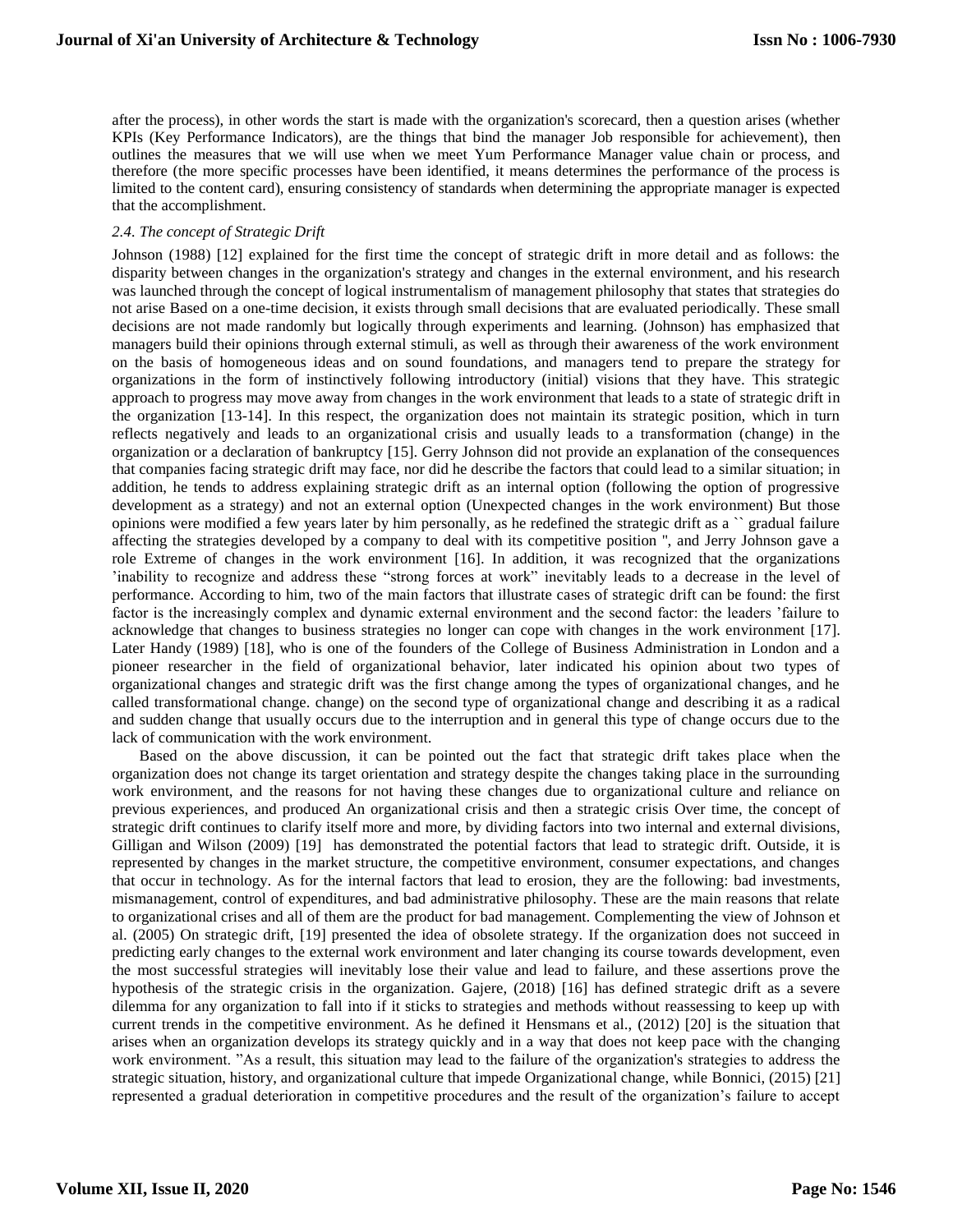and respond to changes in the working environment. technology. On the other hand, the term strategic drift is used to describe the feeling of cognitive laziness in the ability to meet the real goals of the organization, as it is located at the opposite end of the strategic spectrum related to mission creep, a term used to describe the gradual expansion of the organization's tasks beyond its scope or focus Or its original goals [22]. Strategic drift describes what intellectual rigidity is in an organization's ability to meet the goals it previously set. Among the signs of strategic drift are similar opinions and visions at the level of management and divisions and the pursuit of maintaining the position and lack of interest in the external work environment and failure to perform [23].

## *2.5. Causes of strategic drift*

Strategic drift within the organization can emerge due to a combination of factors that include management's negligence and its reluctance to develop over time, but the biggest fundamental factor is the culture of the organization, with its focus on the past in developing strategies for the future. A strategy that focuses on traditional methods of planning and implementation without taking into account changes in the work environment is a fertile ground for strategic drift as it is a suitable incubator for it [21]. The business world is full of examples of companies that have failed as a result of strategic drift. One example of these companies is Nokia, after the company dominated the mobile market more than a decade ago, it failed to monitor and understand the changing expectations of consumers, who wanted to accomplish more tasks using mobile devices and not just making calls and sending text messages. The emergence of smartphones that were a response to customer needs eventually led to a gradual erosion of Nokia's market share in the mobile sector [24]. According to Mark & Spencer (2008) [25], strategic drift occurs when the following things happen, first: when strategies fail to keep pace with changes in the work environment. Secondly, due to the uncertainty of change and adherence to what is familiar. Thirdly, due to the lack of flexibility or immobility, the issue of change becomes difficult for the capabilities that were adopted and which have become deeply rooted, even if the approach adopted becomes inappropriate. Therefore, strategic drift is characterized by a very homogeneous organizational culture, and there is a major force that prevents change in the organization, and examples of those forces are leaders who dominate the decision and who reject change. The other reason is the small focus on the external work environment of the organization. Another example of strategic drift is My Space, a website and a social media platform, that provides social networking services on the web in addition to other services. The (My Space) platform achieved tremendous success upon its creation and quickly overtook Google as the most visited site in the world. However, the company failed to accurately assess the changes that were taking place in its direct business environment regarding the expectations of a new generation of tech-savvy youth, as well as the emergence of potential competitors. And soon the emergence of Facebook and its popularity played a large role in the superiority of the site (My Space), which changed the chances of this site forever. After it was ranked first in terms of Internet traffic in the United States at one time, its ranking decreased to reach (392) by May 2014. It is also the company that has grown rapidly and employed about (1,600) employees in (2009), which later had to make a significant reduction in subsequent years, and the number of its employees reached about (200) employees by (2011) [1].

## *2.6. Stages of strategic drift*

When a strategic gap occurs, it may have various causes and forms, we can say that strategic drift is a type of strategic gap that is very special. Given the three elements that make up any strategy, namely strategic status, strategic options, and strategy implementation, the strategic drift is characterized by the fact that the strategy no longer fits with its operating environment [26]. The strategic drift model can mean standing up to the pressure to make a change (managers try to reduce the degree of ambiguity and uncertainty) as well as stand up to what managers seek to adopt as they search for what is common and common and have no desire for all that is new [27]. Often this leads to a slight change or a gradual change as (the first stage) as in Figure No. (3). Despite this, the environmental change may not be gradual enough with respect to the slight change to keep pace with that, and it will go out of the environment Its work, which may result in strategic drift as the organization's strategy gradually moves away from the purpose for which it was prepared [26]. Also, changes in the work environment may not be sufficiently gradual in order to be synchronized with the gradual change in the organization and the organization will go out of its work environment, and this is possible. As a result, strategic drift (second stage) occurs through the organizational strategy gradually moving away from the purpose for which it was created in the work environment, and even leading companies may be washed away in this way [16].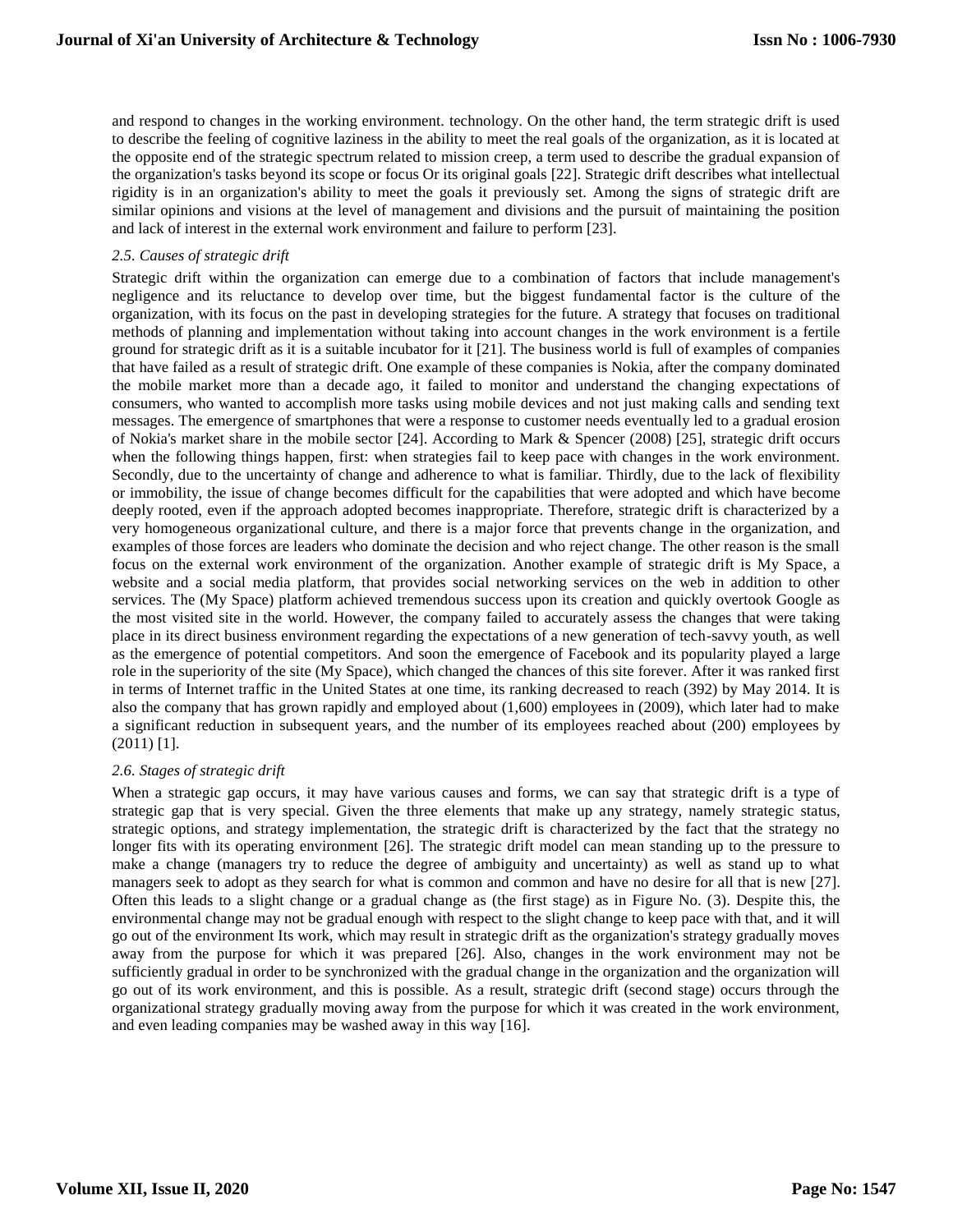

Figure 3. Strategic drift phase

Soure: Fichet,H and Giraud,L,(2007)

The second stage begins when senior management becomes aware of drift, usually entering a period of fluctuations (flux). During this period, many strategic changes have taken place, but they are described as very chaotic. It can lead to either a new period of continuity if the strategy again matches the working environment or, conversely, it leads to a period of trouble, and possibly to the end of the organization's activity. Through the second phase of strategic drift (flux), the organization is experiencing a decrease in performance. Often changes in management are from the highest hierarchical structure in the organization with no clear direction. The internal competition between the groups of administrative groups in opinion constitutes a new strategy and a new direction, which usually witnesses a further decline in the share price and customer loyalty and the difficulty in appointing administrative staff of high quality and efficiency. Things in the organization seem to get worse during this stage, and the organization's fate is usually either its end (entering into judicial custody and imposing judicial custody of it), or its seizure by another organization or may go through a period of transformational change [27]. The following figure shows the second stage of strategic drift.



Figure 4. Strategic drift phase 2

Soure: Fichet,H and Giraud,L,(2007)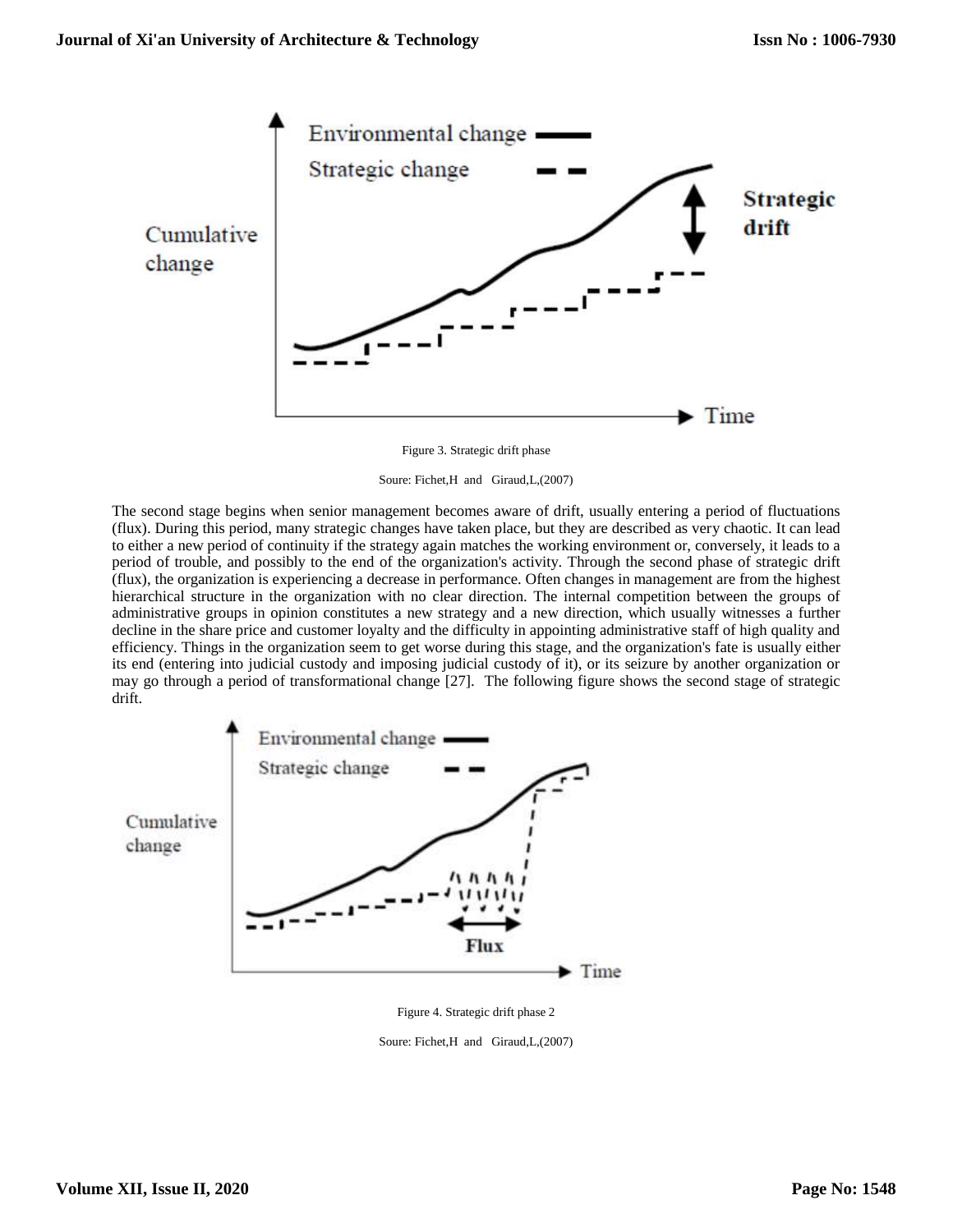#### III. DATA AND METHOD

The hypothetical study plan is being drafted according to what came from a survey of intellectual products of the literature related to the topic of the strategic map and its role in avoiding strategic drift, as shown in Figure (5).



Figure 5. The Model of Research

Completing the study's requirements and with the aim of answering its questions, the following hypotheses were put in place:

1) The first main hypothesis:

- (H0): The strategic map and the strategic drift are not related to a significant correlation relationship.
- (H1): The strategic map and strategic drift are related to a significant correlation relationship.
- 2) The second main hypothesis:
- (H0): The strategic map and the strategic drift are not related to a significant influence relationship.
- (H1): The strategic map and the strategic drift are related to a significant influence relationship.

The study community can be defined as the group that the researchers are interested in and from which it wants to draw acceptable and generalizable results from it, which is characterized by one characteristic related to the study and distinguishes it from others. The current study community was represented by the employees working in the Office of the Najaf Governorate, which number (285). The authors adopted the [21] scale to measure the strategic map, which consists of four dimensions according to the five-step Likert scale (absolutely agree - not agree at all). Whereas, they were used to measure strategic drift [22], which consists of a total scale consisting of ten questions. Likert five-way gradient (absolutely agree - absolutely don't agree). This standard was adopted, which was followed by many foreign studies, in proportion to the nature of the study and the researched province, and the questionnaire was used as a main tool for data collection. The following table shows the dimensions of the measuring instrument, its coding, and the approved sources for determining it. My agency: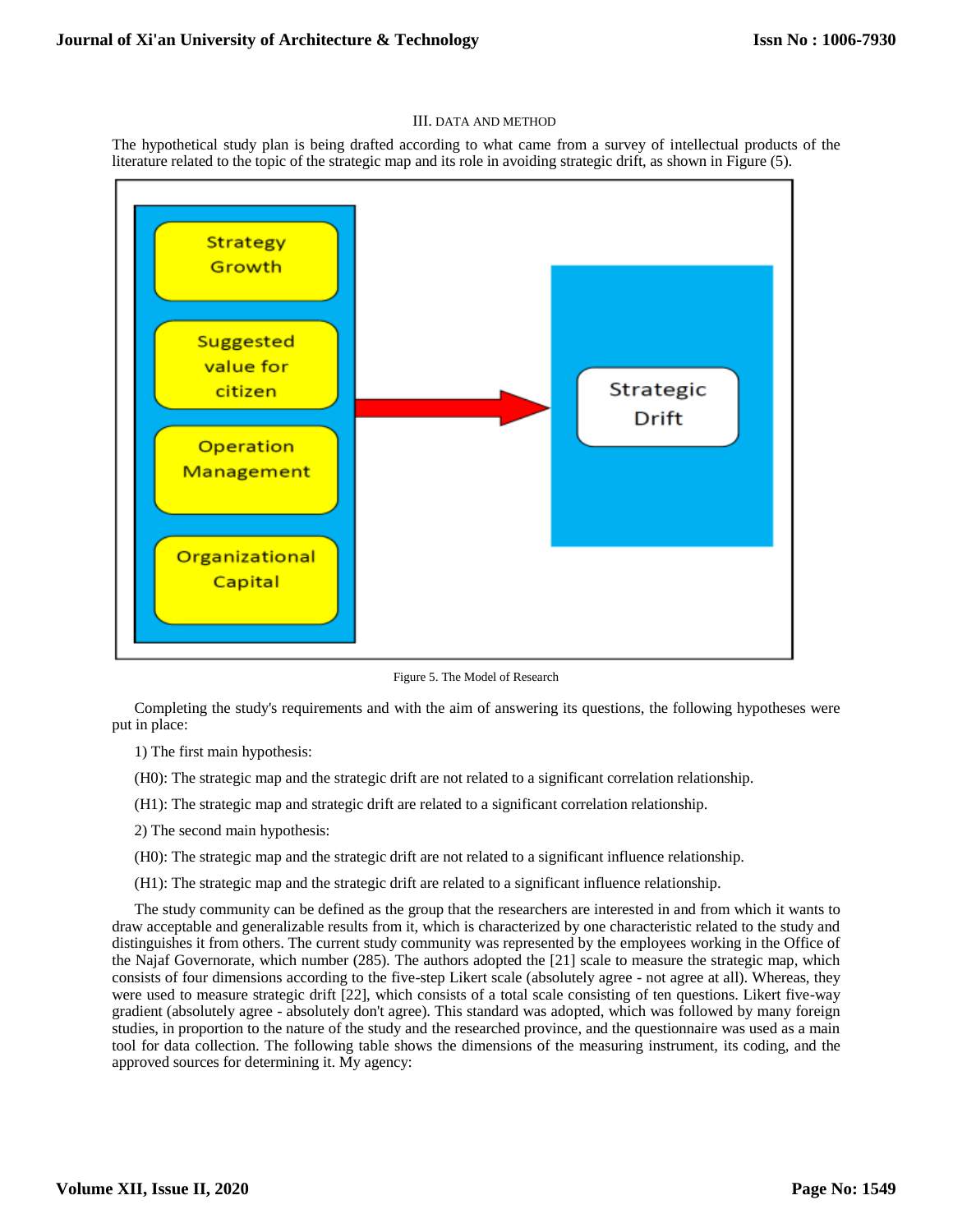| Table 1. Measurement and coding tool |                                 |               |           |                      |  |  |  |
|--------------------------------------|---------------------------------|---------------|-----------|----------------------|--|--|--|
|                                      | <b>Dimensions of scale</b>      | <b>Symbol</b> | Items No. | The resource         |  |  |  |
|                                      | Strategic map                   | <b>SM</b>     | 20        |                      |  |  |  |
| А-                                   | <b>Growth strategy</b>          | GS            |           |                      |  |  |  |
| в-                                   | Suggested value for the citizen | SV.           |           | Hannula et al., 2009 |  |  |  |
| $C-$                                 | operations management           | OМ            |           | Maosa, 2015          |  |  |  |
| D-                                   | <b>Organizational capital</b>   | ОC            |           |                      |  |  |  |
|                                      | Strategic drift                 | cn            |           |                      |  |  |  |

For the purpose of identifying the data distribution test, a natural distribution of whether or not for the purpose of diagnosing statistical indicators that are appropriate and the nature of that data, since the diagnosis of parameter tests requires reliance on statistical methods that are appropriate for this type of tests or are appropriate to the nature of the hypothesis test assumed by the researcher, but this requires the availability of some Conditions, including: Identifying the homogeneity of the variance, the possibility of a normal distribution of data for the studied population or from which the sample was drawn, as there are many samples that are distributed abnormally distributed and thus makes some parameter tests such as (F test) and (T test) do not give Allen Accurate results can be adopted, which requires dependence on the Kurtosis and Skewness coefficients, as the Flatness Coefficient is concerned with measuring the height of the distribution peak, and more precisely, the values extracted, whether negative or positive, indicate the flatness of the distribution curve to the left or right, either in If it approaches (0) or is equal to it, then this means that the data are absolutely identical, while the torsion coefficient shows "a measure of the symmetry of the data, since the corresponding data are distributed in a normal distribution, either in the case of the values of the coefficients or flattening coefficients of (0) , This means that the data is naturally distributed, as can be done Mad on the values of coefficients convolution or splaying reached in the case, with what ranged between (1: 1), which means that the data studied normally distributed [18].

1.Testing the natural distribution of the independent variable The strategic map: Table (2) shows the results of the natural distribution of data according to the number of approved observations, which amounted to (285), as it turns out that the values of coefficients of twisting and flattening are close to zero, which means that the paragraphs measure all dimensions and thus measure the variable Independent (strategic map), that all values are distributed naturally.

| #              | The            |                                | <b>Missing</b>                    | <b>Std. Error of Skewness</b> |                                                |                 | Std. Error of   |  |  |  |  |
|----------------|----------------|--------------------------------|-----------------------------------|-------------------------------|------------------------------------------------|-----------------|-----------------|--|--|--|--|
|                | code           | <b>Valid</b>                   |                                   | <b>Skewness</b>               |                                                | <b>Kurtosis</b> | <b>Kurtosis</b> |  |  |  |  |
|                |                |                                | Items after growth strategy       |                               |                                                |                 |                 |  |  |  |  |
| 1              | I1             | 285                            | 0.00                              | .965                          | .144                                           | $-.182$         | .288            |  |  |  |  |
| $\overline{2}$ | I2             | 285                            | 0.00                              | .325                          | .145                                           | .194            | .288            |  |  |  |  |
| 3              | I <sub>3</sub> | 285                            | 0.00                              | .921                          | .145                                           | .031            | .288            |  |  |  |  |
| 4              | 14             | 285                            | 0.00                              | .933                          | .145                                           | .665            | .288            |  |  |  |  |
| 5              | <b>I5</b>      | 285                            | 0.00                              | .820                          | .145                                           | .754            | .288            |  |  |  |  |
| #              |                |                                |                                   |                               | Items after the suggested value to the citizen |                 |                 |  |  |  |  |
| 1              | <b>I6</b>      | 285                            | 0.00                              | $-.010$                       | .145                                           | .385            | .288            |  |  |  |  |
| $\overline{2}$ | I7             | 285                            | 0.00                              | $-.427$                       | .145                                           | .159            | .288            |  |  |  |  |
| 3              | <b>I8</b>      | 285                            | 0.00                              | $-.169$                       | .145                                           | $-.220$         | .288            |  |  |  |  |
| 4              | <b>I9</b>      | 285                            | 0.00                              | .379                          | .145                                           | $-.191$         | .288            |  |  |  |  |
| 5              | <b>I10</b>     | 285                            | 0.00                              | .094                          | .145                                           | $-.671$         | .288            |  |  |  |  |
| #              |                |                                | Items after operations management |                               |                                                |                 |                 |  |  |  |  |
|                | <b>I11</b>     | 285                            | 0.00                              | .435                          | .144                                           | $-0.849$        | .288            |  |  |  |  |
| $\overline{2}$ | I12            | 285                            | 0.00                              | .259                          | .144                                           | .804            | .288            |  |  |  |  |
| 3              | <b>I13</b>     | 285                            | 0.00                              | $-.403$                       | .144                                           | .438            | .288            |  |  |  |  |
| 4              | <b>I14</b>     | 285                            | 0.00                              | $-.283$                       | .144                                           | $-.267$         | .288            |  |  |  |  |
| 5              | I15            | 285                            | 0.00                              | $-.210$                       | .144                                           | $-.578$         | .288            |  |  |  |  |
|                |                | Items after regulatory capital |                                   |                               |                                                |                 |                 |  |  |  |  |
| 1              | <b>I16</b>     | 285                            | 0.00                              | .082                          | .144                                           | $-.898$         | .288            |  |  |  |  |
| $\overline{2}$ | <b>I17</b>     | 285                            | 0.00                              | .033                          | .144                                           | .306            | .288            |  |  |  |  |
| 3              | <b>I18</b>     | 285                            | 0.00                              | $-0.366$                      | .144                                           | .159            | .288            |  |  |  |  |
| 4              | I19            | 285                            | 0.00                              | $-656$                        | .144                                           | .161            | .288            |  |  |  |  |
| 5              | <b>I20</b>     | 285                            | 0.00                              | $-475$                        | .144                                           | $-.323$         | .288            |  |  |  |  |

Table 2. Results of the normal distribution of the variant of the strategic map

. Test the normal distribution of the dependent variable of the strategic drift: Table (3) shows the results of the normal distribution of data according to the number of approved observations, which amounted to (285), as it turns out that the values of the coefficients of twisting and flattening are close to zero, which means that the paragraphs measure the dependent variable (strategic drift) being All values are distributed in normal distribution.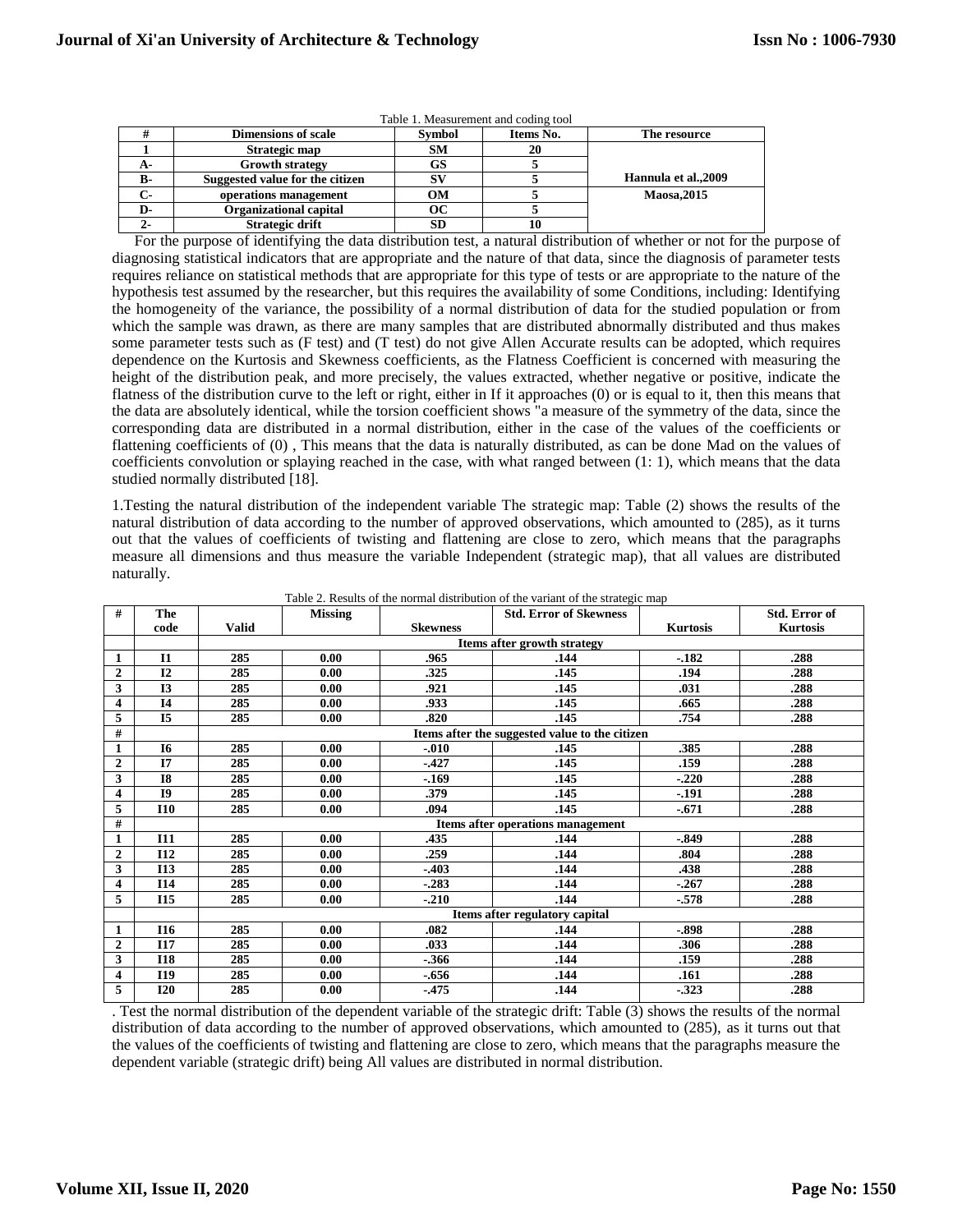| #            | Code       | Valid | <b>Missing</b> | <b>Skewness</b> | Std. Error of                  |                 | Std. Error of   |
|--------------|------------|-------|----------------|-----------------|--------------------------------|-----------------|-----------------|
|              |            |       |                |                 | <b>Skewness</b>                | <b>Kurtosis</b> | <b>Kurtosis</b> |
|              |            |       |                |                 | Strategic drift variable items |                 |                 |
|              | 121        | 285   | 0.00           | .242            | .144                           | .125            | .288            |
| ◠            | 122        | 285   | 0.00           | .992            | .144                           | .598            | .288            |
|              | 123        | 285   | 0.00           | .141            | .144                           | .836            | .288            |
| 4            | 124        | 285   | 0.00           | .949            | .144                           | .998            | .288            |
| ,            | 125        | 285   | 0.00           | .761            | .144                           | .106            | .288            |
| <sub>n</sub> | 126        | 285   | 0.00           | $-.150$         | .145                           | $-0.365$        | .288            |
| 7            | I27        | 285   | 0.00           | $-191$          | .144                           | .619            | .288            |
| 8            | <b>I28</b> | 285   | 0.00           | $-452$          | .144                           | .019            | .288            |
| 9            | <b>I29</b> | 285   | 0.00           | .901            | .144                           | .492            | .288            |
| 10           | I30        | 285   | 0.00           | $-922$          | .144                           | .848            | .288            |

Table 3. Results of the normal distribution of the strategic drift variable

## III. RESULTS

This paragraph is concerned with diagnosing and presenting the results of the preliminary analysis of the data collected through the questionnaire prepared for this purpose, which included the study measures for their variables by (the strategic map and strategic drift), so the response and individuals of the study sample will be diagnosed and displayed on paragraphs and dimensions of the above study variables, For the purpose of arriving at the results, the descriptive statistical indicators represented by (arithmetic mean, standard deviation, level of importance) were relied upon based on the five-ranking Likert method distributed according to five weights arranged from the lowest weight (1) which represents the answer field (I do not agree on Divorce) to weight (5) which represents the answer field (agree perfectly) and is the highest weight, mediated by weights (4-3-2) to represent the answer fields (do not agree neutral - agree) respectively, as it was relied on a hypothetical arithmetic mean, which is (3) To know the response, since the dimension that achieves an arithmetic mean is less than (3), then its response is not acceptable, and vice versa has achieved the dimension an acceptable response.

3.1. Analysis of sample results for the variant of the strategic map

Table (4) shows the results of the indicators of the statistical (descriptive) analysis of the sample response regarding the paragraphs and dimensions of the independent variable (the strategic map), as the results were diagnosed based on the indicators represented by (the arithmetic mean, the standard deviation, the significance level), as a level will be identified Response and diagnosis of deviation of values from its arithmetic mean for all paragraphs and dimensions through which the variable was measured, as well as diagnosing the level of importance for all paragraphs and dimensions and then at the overall level of the variable.

| #              | <b>Minimum</b> | <b>Maximum</b>                  | Average | mean  | <b>Standard</b><br>deviation | <b>Materiality</b> |
|----------------|----------------|---------------------------------|---------|-------|------------------------------|--------------------|
|                |                | <b>Growth strategy</b>          |         |       |                              |                    |
| <b>I1</b>      | 1.00           | 5.00                            | 3.00    | 1.901 | 1.155                        | 0.380              |
| I2             | 1.00           | 5.00                            | 3.00    | 2.235 | .872                         | 0.447              |
| <b>I3</b>      | 1.00           | 5.00                            | 3.00    | 2.316 | .9648                        | 0.463              |
| <b>I4</b>      | 1.00           | 5.00                            | 3.00    | 2.306 | 1.040                        | 0.461              |
| I <sub>5</sub> | 1.00           | 5.00                            | 3.00    | 2.147 | .943                         | 0.429              |
|                |                |                                 | 2.181   | 0.995 | 0.436                        |                    |
|                |                | The suggested value for citizen |         |       |                              |                    |
| <b>I6</b>      | 1.00           | 5.00                            | 3.00    | 3.408 | .866                         | 0.681              |
| <b>I7</b>      | 1.00           | 5.00                            | 3.00    | 3.433 | .860                         | 0.6866             |
| <b>I8</b>      | 1.00           | 5.00                            | 3.00    | 3.605 | .947                         | 0.721              |
| <b>I9</b>      | 1.00           | 5.00                            | 3.00    | 2.721 | .907                         | 0.544              |
| <b>I10</b>     | 1.00           | 5.00                            | 3.00    | 2.503 | 1.074                        | 0.500              |
|                |                |                                 |         | 3.134 | 0.931                        | 0.626              |

Table 4. Descriptive statistics indicators for the variable of the strategic map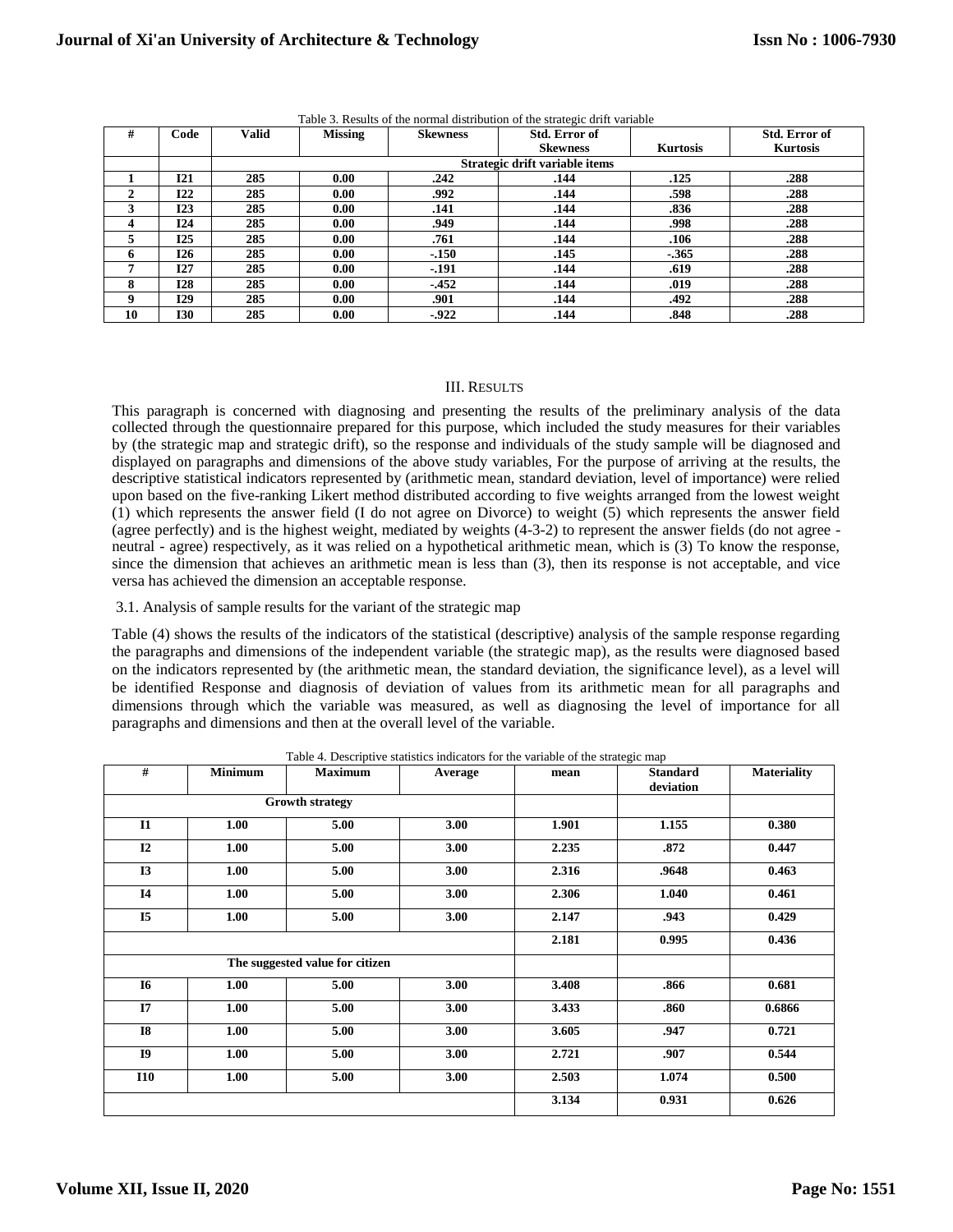|                           |      | <b>Operation management</b> |       |       |       |       |
|---------------------------|------|-----------------------------|-------|-------|-------|-------|
| <b>I11</b>                | 1.00 | 5.00                        | 3.00  | 2.824 | .933  | 0.564 |
| <b>I12</b>                | 1.00 | 5.00                        | 3.00  | 3.203 | .732  | 0.640 |
| <b>I13</b>                | 1.00 | 5.00                        | 3.00  | 3.698 | .717  | 0.739 |
| <b>I14</b>                | 1.00 | 5.00                        | 3.00  | 3.607 | .964  | 0.721 |
| <b>I15</b>                | 1.00 | 5.00                        | 3.00  | 3.645 | .980  | 0.729 |
|                           |      |                             | 3.395 | 0.865 | 0.679 |       |
| Organizational capital    |      |                             |       |       |       |       |
| <b>I16</b>                | 1.00 | 5.00                        | 3.00  | 3.021 | .949  | 0.604 |
| <b>I17</b>                | 1.00 | 5.00                        | 3.00  | 3.470 | .780  | 0.694 |
| <b>I18</b>                | 1.00 | 5.00                        | 3.00  | 3.768 | .770  | 0.753 |
| I19                       | 1.00 | 5.00                        | 3.00  | 3.922 | .923  | 0.784 |
| <b>I20</b>                | 1.00 | 5.00                        | 3.00  | 3.754 | .990  | 0.750 |
|                           |      |                             |       | 3.587 | 0.882 | 0.717 |
| <b>Total strategy map</b> |      |                             |       | 3.074 | 0.918 | 0.614 |

It is clear from Table (4) that there was no clear response to the dimensions and paragraphs of the independent variable (the strategic map), because the arithmetic mean of the variable has reached (3.07), i.e. an acceptable response with a minimum and a standard deviation (0.91) that shows the extent of the deviation of values from the mean, and the level of importance It got (0.61), but at the sub-dimension level, the rates were achieved at the level of each statistical indicator, as follows:

- The (growth strategy) has not yet achieved an acceptable response, because the arithmetic mean came below the hypothetical mean and with a rate of (2.18). The value of the standard deviation was (0.99) while the level of significance reached (0.43). Likewise, at the level of subparagraphs, no Paragraphs of the paragraphs are an acceptable response, as the arithmetic mean for each paragraph was lower than the hypothetical mean.
- After (the proposed value for the citizen) achieved a better response than the previous dimension, as the arithmetic mean was higher than the hypothetical mean, at a rate of (3.13), while the value of the standard deviation was (0.93), and the level of significance reached (0.62), and at the level of the paragraphs, the response ranged between Acceptance and rejection because the arithmetic mean for some paragraphs was higher than the hypothetical mean except for paragraph (I9) and paragraph (I10). As for the higher response, it was achieved at the level of paragraph (I8).
- As for the (Operations Management) dimension, the response was higher than the response of the two dimensions above due to an increase in the arithmetic mean to reach (3.39) and a standard deviation (0.86) and a level of importance (0.67), and at the level of the paragraphs, most of them achieved an acceptable response as they exceed the hypothetical mean Except for paragraph (I11), while the response was highest at the level of paragraph (I13).
- The highest response was at the level of (organizational capital) as a result of achieving the highest arithmetic mean compared to other dimensions, as it reached (3.58) and with a standard deviation (0.88) and the level of importance (0.71), and at the level of paragraphs, all of them achieved an acceptable response because the arithmetic mean exceeds the mean Hypothesis, as the response was the highest at the level of Para (I19).

## *3.2. Analysis of sample results for the strategic drift variable*

Table (5) shows the results of the indicators of statistical analysis (descriptive) for the response of the sample with regard to the paragraphs of the dependent variable (strategic drift), as the results were diagnosed based on the indicators represented by (the arithmetic mean, the standard deviation, the importance level), as the response level will be identified And diagnosing the deviation of the values from the mean of the arithmetic mean for all the paragraphs through which the variable was measured, as well as diagnosing the level of significance for all paragraphs and then on the overall level of the variable.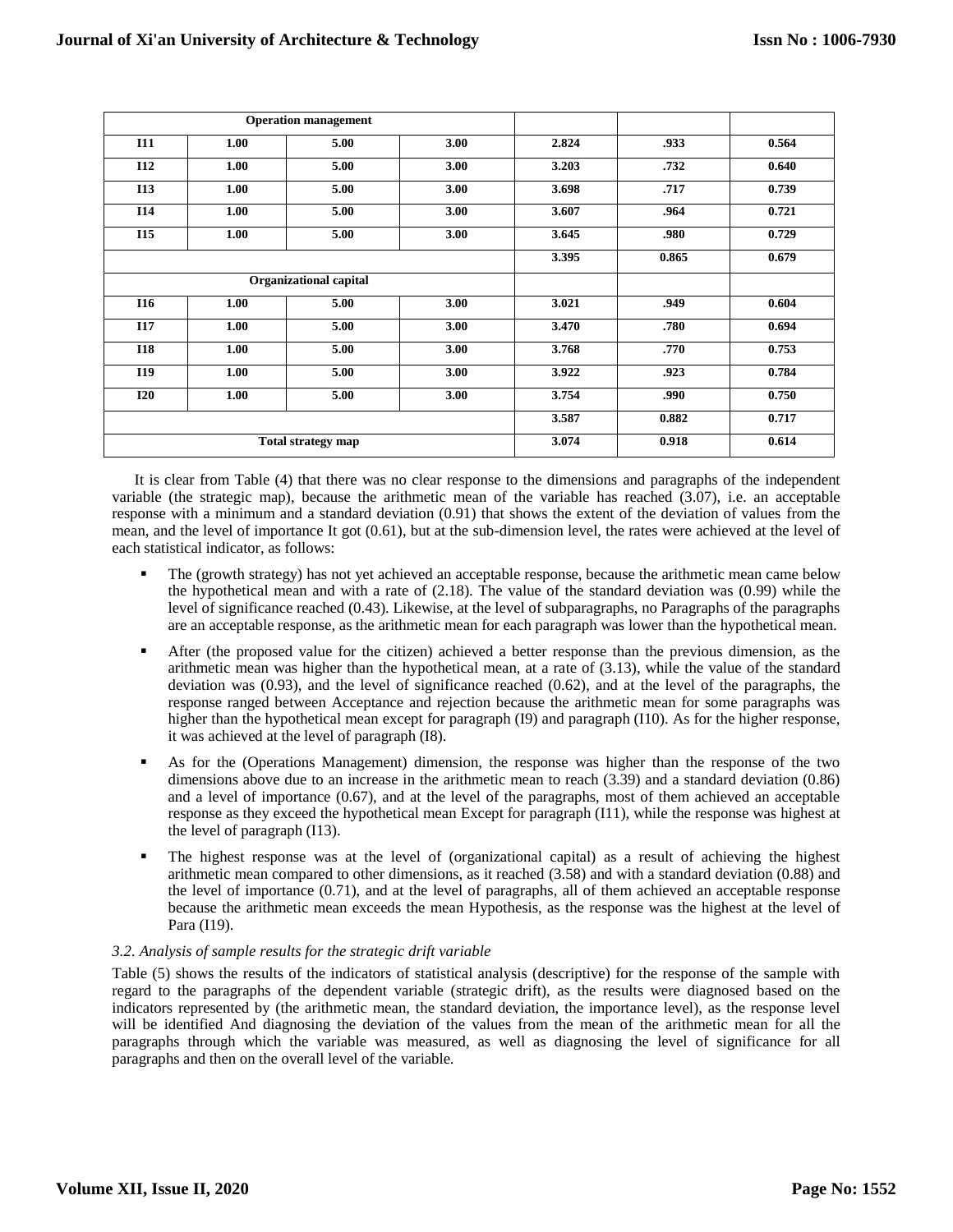| #          | <b>Minimum</b> | <b>Maximum</b>              | Average | mean  | <b>Standard</b><br>deviation | <b>Materiality</b> |
|------------|----------------|-----------------------------|---------|-------|------------------------------|--------------------|
|            |                | <b>Strategy drift</b>       |         |       |                              |                    |
| <b>I21</b> | 1.00           | 5.00                        | 3.00    | 1.940 | 1.037                        | 0.388              |
| <b>I22</b> | 1.00           | 5.00                        | 3.00    | 2.431 | 1.067                        | 0.486              |
| I23        | 1.00           | 5.00                        | 3.00    | 2.147 | 0.922                        | 0.429              |
| <b>I24</b> | 1.00           | 5.00                        | 3.00    | 2.242 | 0.864                        | 0.448              |
| <b>I25</b> | 1.00           | 5.00                        | 3.00    | 3.503 | 0.855                        | 0.700              |
| <b>I26</b> | 1.00           | 5.00                        | 3.00    | 2.168 | 0.895                        | 0.433              |
| I27        | 1.00           | 5.00                        | 3.00    | 3.445 | 0.835                        | 0.689              |
| <b>I28</b> | 1.00           | 5.00                        | 3.00    | 2.569 | 0.997                        | 0.513              |
| I29        | 1.00           | 5.00                        | 3.00    | 2.658 | 0.840                        | 0.531              |
| <b>I30</b> | 1.00           | 5.00                        | 3.00    | 3.378 | 0.928                        | 0.675              |
|            |                | <b>Total strategy drift</b> | 2.648   | 0.924 | 0.529                        |                    |

Table 5. Descriptive statistics indicators for the strategic drift variable

It is clear from Table (5) that an acceptable response has not been achieved to the paragraphs of the dependent variable (strategic drift), because the mean of the variable has reached (2.64), that is, less than the hypothetical mean and a standard deviation (0.92) that shows the extent of the deviation of values from the mean, and the importance level has (0.52), which means that there is a drift in the strategy developed by the researched organization. In order to identify the strength of the relationship of dimensions and variables of the study, this study examines the relationship of the independent variable (the strategic map) and its dimensions (growth strategy, the proposed value to the citizen, operations management, organizational capital) with the approved variable, strategic drift, and the nature or direction of the relationship is also recognized Among the variables is they are negative or negative, and one main hypothesis that assumes the existence of a correlation of inverse moral significance between the strategic map and strategic drift will be tested, as this hypothesis branched into four hypotheses that test the strength and direction of the relationship between the dimensions of the strategic map And strategic drift, and table (6) shows the results of the matrix of relationships between dimensions and variables of the study, as follows:

| <b>Independent dimension</b>    | Dependent variable    | <b>Correlation</b> | <b>Level of significance</b> |  |  |  |
|---------------------------------|-----------------------|--------------------|------------------------------|--|--|--|
|                                 |                       | coefficient        |                              |  |  |  |
| <b>Growth strategy</b>          | <b>Strategy drift</b> | $0.47 -$           | 0.000                        |  |  |  |
| Suggested value for the citizen |                       | $0.25 -$           | 0.000                        |  |  |  |
| operations management           |                       | $0.27 -$           | 0.000                        |  |  |  |
| <b>Organizational capital</b>   |                       | $0.23 -$           | 0.000                        |  |  |  |
| Strategic map                   |                       | $0.64 -$           | 0.000                        |  |  |  |

Table 6. Correlation coefficient between the strategic map, its dimensions, and the strategic drift

After proving that there is an inverse correlation relationship between the strategic map and its dimensions and the strategic drift, but the amount of its effect has not been identified, here the amount of the influence of the independent variable and its dimensions in the strategic drift will be recognized, and one main hypothesis has been assumed which states that there is a significant correlation of the strategic map in the drift The strategy, four sub-hypotheses that test the dimensions of the strategic map in the strategic drift, branched out of it, and the SMART PLS statistical program will be used in simple and multiple regression analysis, and the explanatory power of the strategic map will be recognized From the variance in the strategic drift through the ratio of (R2) and tested with a calculated value of (F), in addition to finding the slope of the relationship between the two variables and testing them with the level of achieved significance, and the results of the test are as follows:

The main effect hypothesis: This hypothesis assumes that there is a significant impact relationship for the strategic map in the strategic deviation, that is, the dependent variable (the strategic deviation) is a real function of the independent variable (the strategic map), and this effect relationship will be tested with a simple regression method using the statistical program (SMART PLS) ), And the explanatory power of the strategic map will be recognized from the variation in the strategic drift and its test with a calculated value of (F), in addition to finding the slope of the relationship between the two variables. Table (7) displays the results of the test, as follows: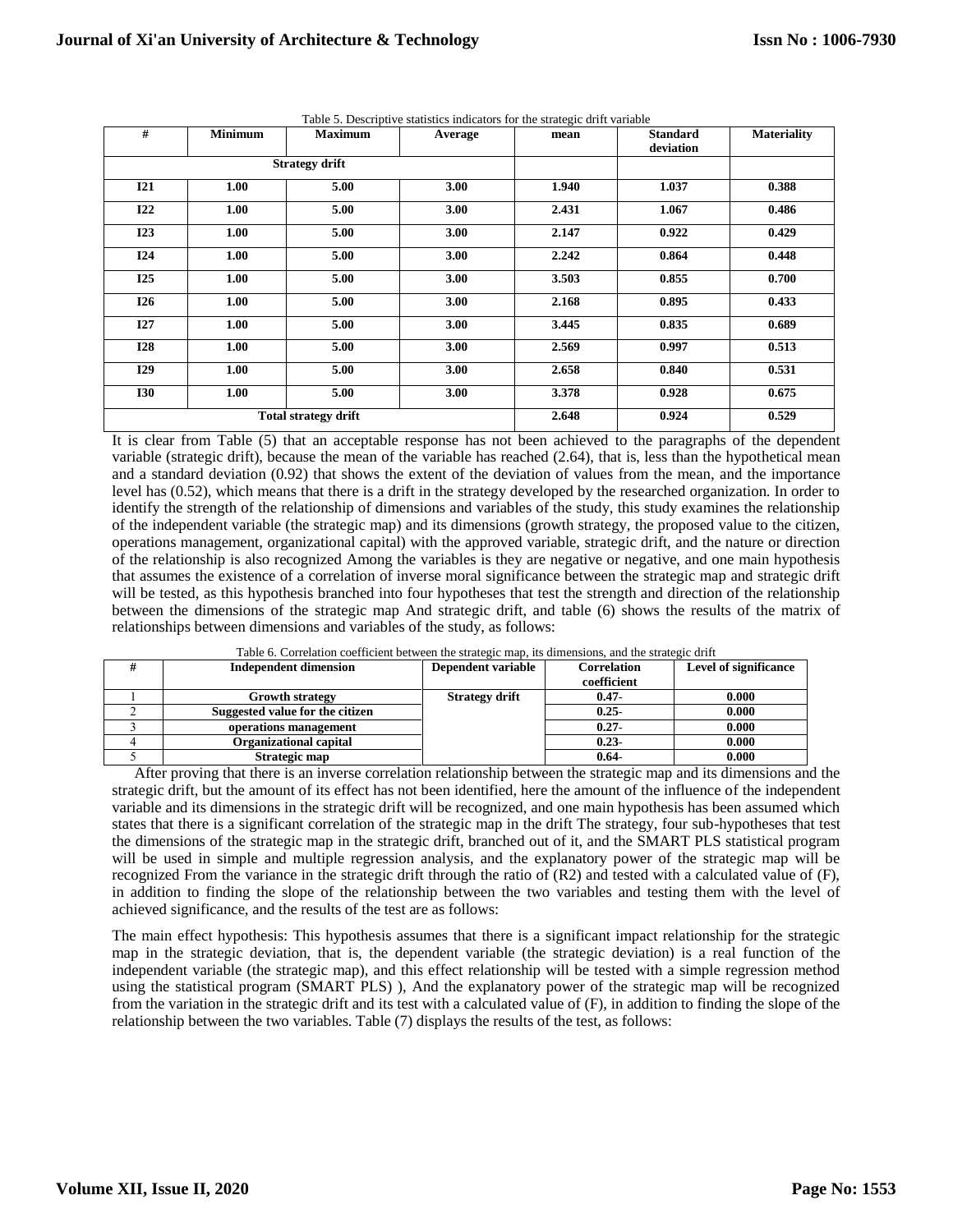| Table 7. effect relationship statistics for the strategic map in strategic drift |                      |  |                       |                |        |                |  |  |
|----------------------------------------------------------------------------------|----------------------|--|-----------------------|----------------|--------|----------------|--|--|
| Dependent variable                                                               | Independent variable |  | <b>Strategy drift</b> |                |        |                |  |  |
|                                                                                  |                      |  |                       |                |        |                |  |  |
|                                                                                  |                      |  |                       |                |        |                |  |  |
|                                                                                  |                      |  |                       | R <sub>2</sub> |        | <b>P.Value</b> |  |  |
|                                                                                  |                      |  |                       |                |        |                |  |  |
| <b>Strategy map</b>                                                              | $0.617 -$            |  | -15.061               | 0.38           | 172.62 | 0.000          |  |  |

It is noted from Table (7) that there is an effect relationship of the strategic map in the strategic drift and has reached (-0.62) which is a negative impact relationship, that is, when increasing one unit of the strategic map will lead to a decrease in the strategic drift by (0.62), as it is a moral relationship because the level Realized significance (0.000) which is less than the level of significance assumed by the researcher (0.05), and the strategic map explains what amount (38%) of the variance in the strategic drift is significant when comparing the calculated (F) of (172.62) with its tabular value ( 4.00), and based on these data, this hypothesis is accepted at the level of this study.

## IV.CONCLUSION

The results of the study show positive acceptance of the study sample individuals in the researched governorate regarding the availability of the paragraphs of the variables of the strategic map. This means their awareness of the importance of this concept and its dimensions, which contributes to avoiding strategic drift in the video of the Najaf Province, and is able to dissolve the problems and obstacles facing employees working in that province. The modern work environment requires drawing a strategic map capable of supporting and supporting others, whether they are employees, customers, or society. The county employees take a long time to adopt new ideas. The employees of the governorate, the sample of the study, do not hesitate to inform officials about strategic drift. Being an opportunity to learn. They should demonstrate that their authority is not only for personal benefit, but also benefits for employees and the community. In addition, the results of the study emphasize the importance of the strategic map because it is the basis for maintaining the study sample, which contributes to supporting employees to each other and in the event of facing a problem, they will inform the senior manager without hesitation. This was evident through the acceptance of the study sample members towards the paragraphs of operations management and services provided to the citizen. Consequently, it is necessary to work as a conservative sample of the study with a model (Hannula et al., 2009) for the components of the strategic map because it contributes significantly to achieving results, overall performance and work-related outputs, and this is proven by many foreign studies and the current study by focusing on the following: -

- Focusing on investing the desire to contribute to improving the performance of the province.
- Focusing on the principle of joint cooperation between employees to ensure the achievement of synergy in developing the work of the province.
- Focusing on the effective contribution to improving the province's reputation effectively towards society.
- Attention to the necessary skills that are available to employees, which in turn enables the province to be able to work in various tasks.
- Focusing on the employees 'sense of inspiration by the leaders that avoiding strategic drift in the province is among their career goals, and must be achieved. This will generate a motivation to contribute to avoiding strategic drift in the province.

On the other hand, it is necessary to pay attention to the governorate of the study sample by drawing a strategic map that actually works to meet the wishes of the employees and implement their expectations, and take human working conditions, which in turn are reflected in avoiding strategic drift and increasing the provision of community services, and developing the quality of service provided to the citizen by adopting the topic of the strategic map . The higher management in the governorate, the study community, can also work on developing a culture of high performance management that is based on drawing a strategic map without the use of force, which can be done through a strategy of growth and expansion in providing services of value and benefit to the citizen.